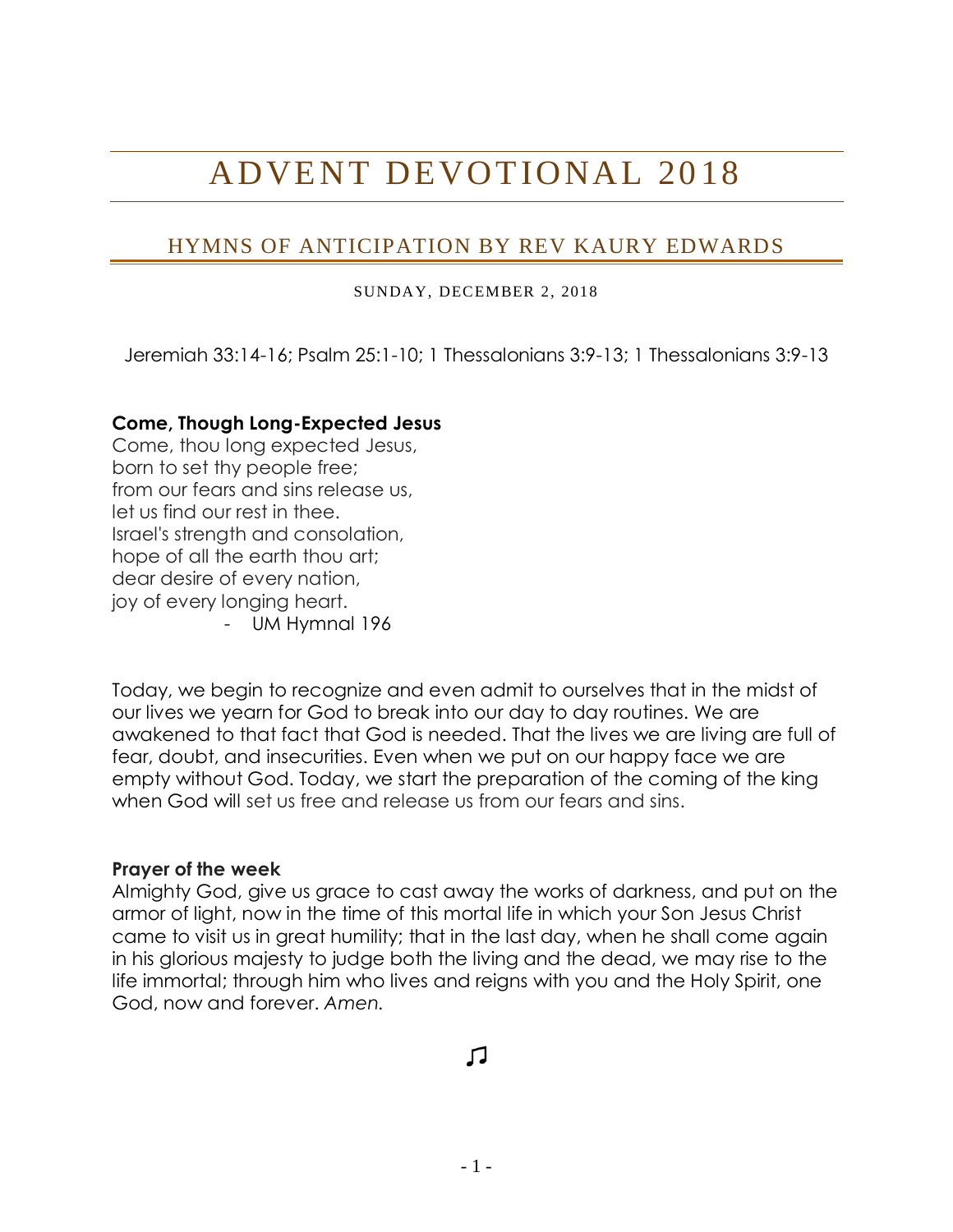Psalm 90; Numbers 17:1-11; 2 Peter 3:1-18

### **Come, Though Long-Expected Jesus**

Born thy people to deliver, born a child and yet a King, born to reign in us forever, now thy gracious kingdom bring. By thine own eternal spirit rule in all our hearts alone; by thine all sufficient merit, raise us to thy glorious throne. - UM Hymnal 196

As we prepare, we also wait. Waiting is hard for us because we need everything now. From food to entertainment and even to friendships, we expect instantaneous results. The Kingdom of God is coming, and we do not know the time or the hour. This makes it hard, but if we allow Christ to reign in us a single day is like a thousand years and a thousand years are like a single day.

### **Prayer of the week**

Almighty God, give us grace to cast away the works of darkness, and put on the armor of light, now in the time of this mortal life in which your Son Jesus Christ came to visit us in great humility; that in the last day, when he shall come again in his glorious majesty to judge both the living and the dead, we may rise to the life immortal; through him who lives and reigns with you and the Holy Spirit, one God, now and forever. *Amen.*

# 口

#### TUESDAY, DECEMBER 4, 2018

Psalm 90; 2 Samuel 7:18-29; Revelation 22:12-16

### **Tell Out, My Soul**

Tell out, my soul, the greatness of the Lord! Unnumbered blessings give my spirit voice;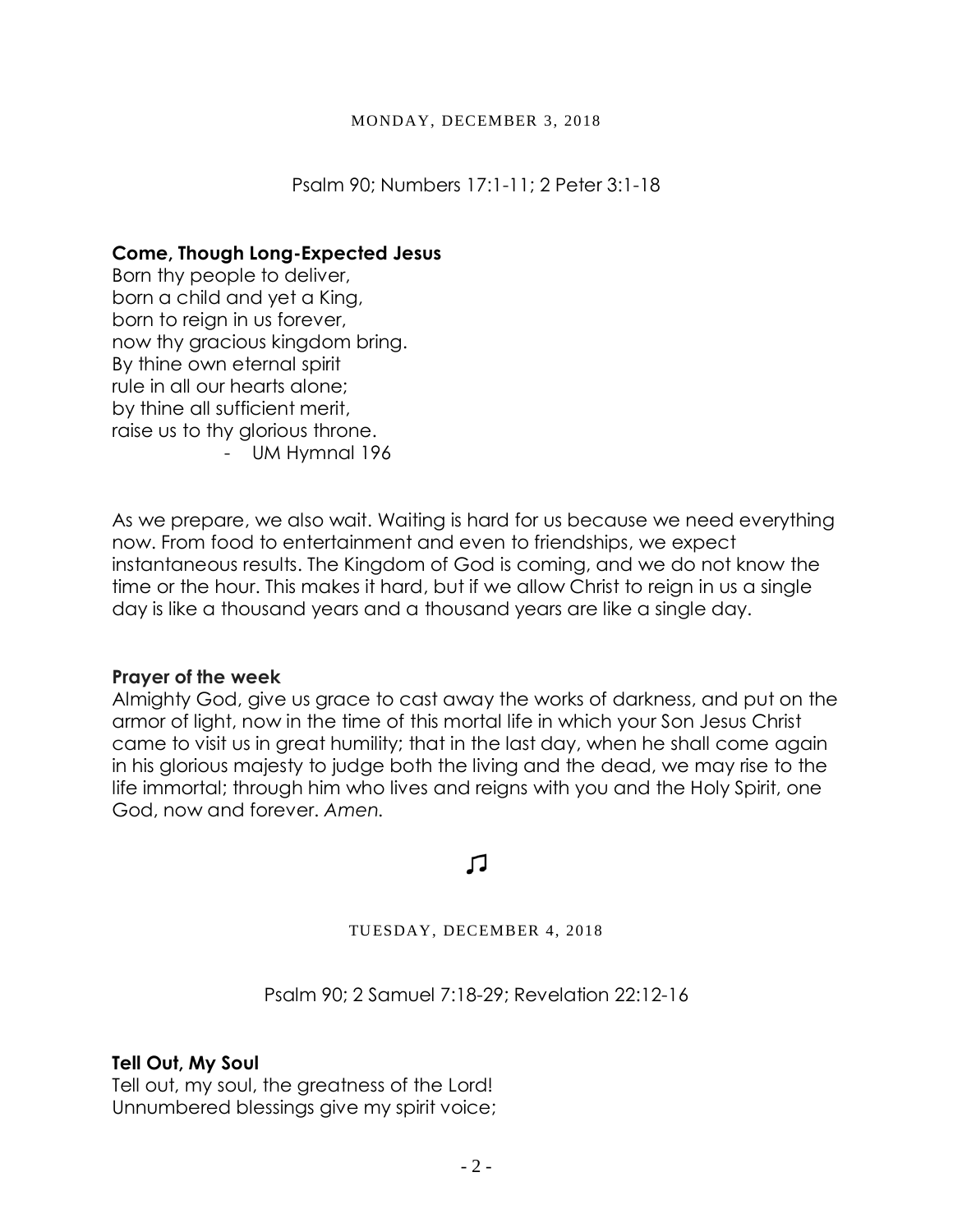Tender to me the promise of His Word; In God my Savior shall my heart rejoice. - UM Hymnal 200

One of the feelings that we encounter when we wait and prepare for something wonderful is to miss the blessings in the anticipation. The Lord has blessed us in more ways than we can number. Our eyes are not big enough to see all God has done, is doing, and will do for us. Today, let us keep watch and tell it out all the blessings the Lord has given us.

# **Prayer of the week**

Almighty God, give us grace to cast away the works of darkness, and put on the armor of light, now in the time of this mortal life in which your Son Jesus Christ came to visit us in great humility; that in the last day, when he shall come again in his glorious majesty to judge both the living and the dead, we may rise to the life immortal; through him who lives and reigns with you and the Holy Spirit, one God, now and forever. *Amen.*

# $\Gamma$

# WEDNESDAY, DECEMBER 5, 2018

Psalm 90; Isaiah 1:24-31; Luke 11:29-32

# **Tell Out, My Soul**

Tell out, my soul, the greatness of His might! Powers and dominions lay their glory by; Proud hearts and stubborn wills are put to flight; The hungry fed, the humble lifted high.

- UM Hymnal 200

Sometimes in the weight of life, I ponder about all of the things that have come against me. In those low times, I need to remember that God will redeem me with the justice found in Jesus Christ. And do you know who is to come? Who we are preparing for?

### **Prayer of the week**

Almighty God, give us grace to cast away the works of darkness, and put on the armor of light, now in the time of this mortal life in which your Son, Jesus Christ,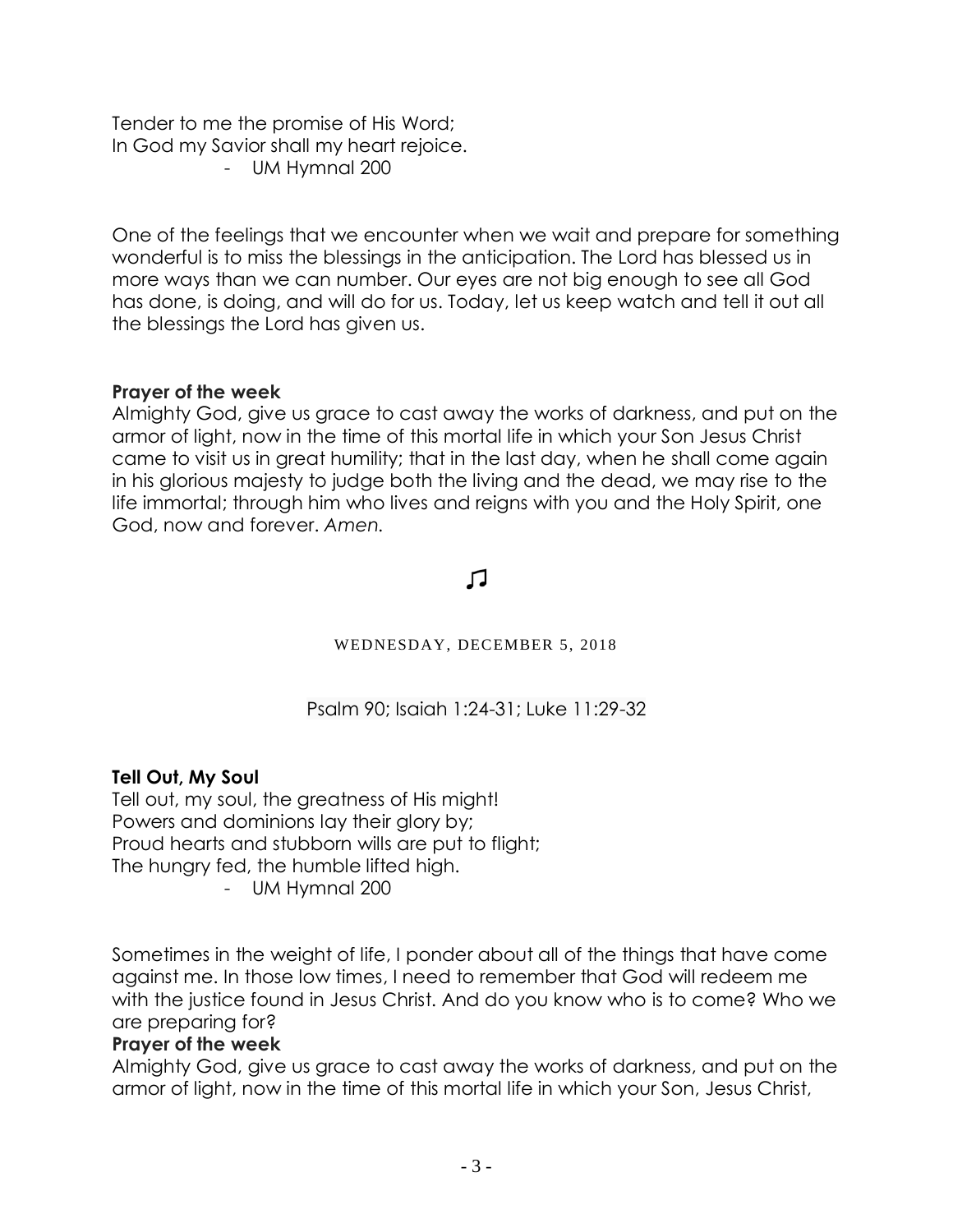came to visit us in great humility; that in the last day, when he shall come again in his glorious majesty to judge both the living and the dead, we may rise to the life immortal; through him who lives and reigns with you and the Holy Spirit, one God, now and forever. *Amen.*

# 口

#### THURSDAY, DECEMBER 6, 2018

Psalm 25:1-10 Nehemiah 9:26-31 Luke 21:20-24

#### **Come Out de Wilderness**

Tell me, how did you feel when you come, come out the wilderness, come out the wilderness. Tell me, how did you feel when you come, come out the wilderness, leaning on the Lord. I am leaning on the Lord, I am leaning on his word. I am leaning on the Lord who died on Calvary.

- Song of Zion 136

We are now five days into our time of preparation. Are you tired yet? You may even have begun to be distracted by all the hustle and bustle of the season and found yourself feeling like you are lost in the wilderness of the world. Know that this is the season we are reminded that our God is coming to lead us out of the wilderness and to make his way know and his justice experienced.

### **Prayer of the week**

Almighty God, give us grace to cast away the works of darkness, and put on the armor of light, now in the time of this mortal life in which your Son Jesus Christ came to visit us in great humility; that in the last day, when he shall come again in his glorious majesty to judge both the living and the dead, we may rise to the life immortal; through him who lives and reigns with you and the Holy Spirit, one God, now and forever. *Amen.*

# 口

FRIDAY, DECEMBER 7, 2018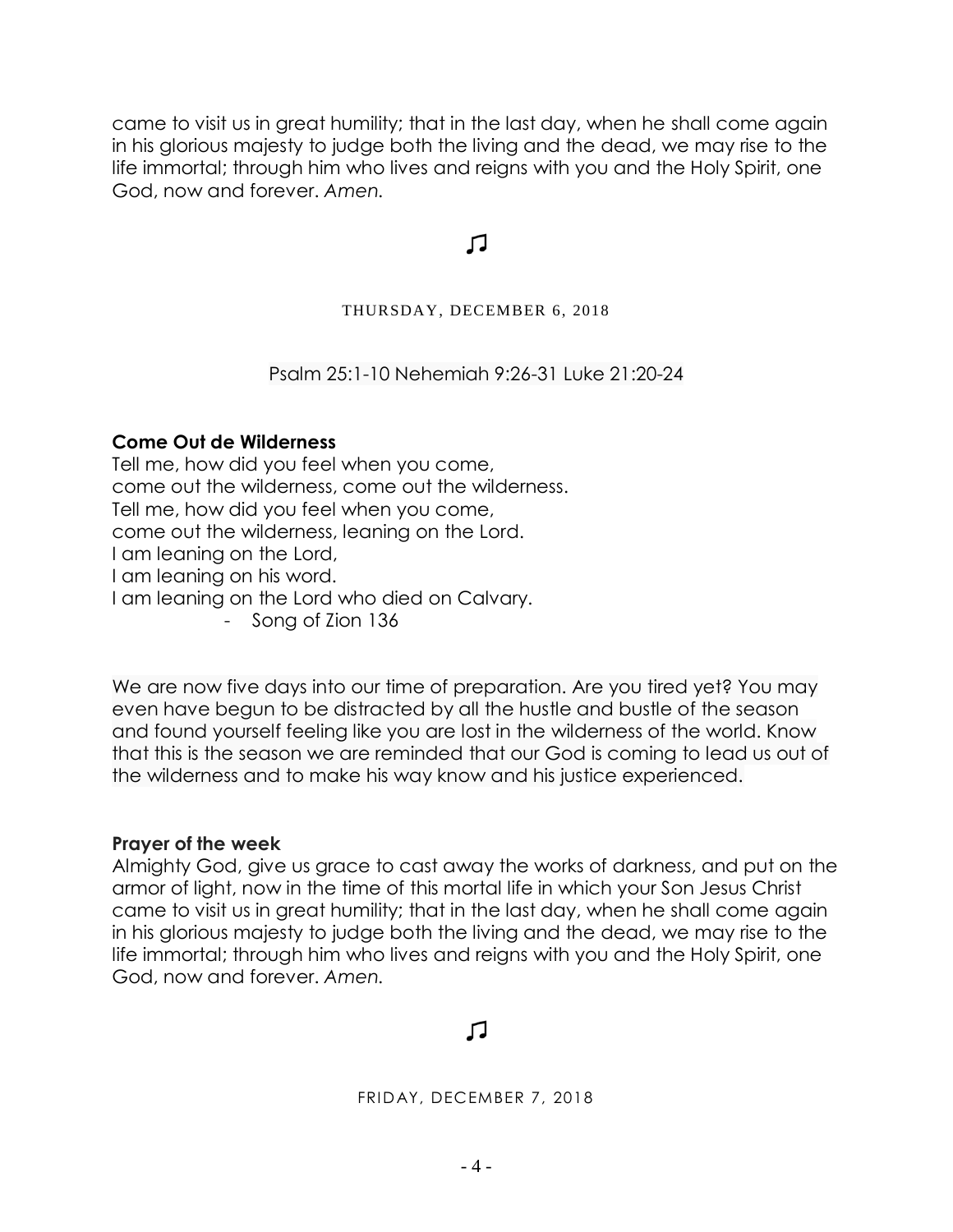# **I've been 'buked**

I've been 'buked an' I've been scorned, children Dere is trouble all over dis worl', I've been talked about, sho's you're born, Ain' gwine lay my 'ligion down. - Song of Zion 143

The Christian journey is not all roses. There are also thorns. There are times you might say, "I've been 'buked an' I've been scorned." Advent is not just a time of the coming of God. It is a time of judgment, something not often talked about in church, a time of searching and penance. Grace is so much more popular, yet there is a time when scorning happens, and trouble terrorizes. Advent is a time recognizing the scorn and realizing that even still, God's grace prevails.

### **Prayer of the week**

Almighty God, give us grace to cast away the works of darkness, and put on the armor of light, now in the time of this mortal life in which your Son, Jesus Christ, came to visit us in great humility; that in the last day, when he shall come again in his glorious majesty to judge both the living and the dead, we may rise to the life immortal; through him who lives and reigns with you and the Holy Spirit, one God, now and forever. *Amen.*

# 几

### SATURDAY, DECEMBER 8, 2018

### Luke 1:68-79; Malachi 4:1-6; Luke 9:1-6

### **People, Look East**

People, look east. The time is near Of the crowning of the year. Make your house fair as you are able, Trim the hearth and set the table. People, look east and sing today: Love, the guest, is on the way. - UM Hymnal 202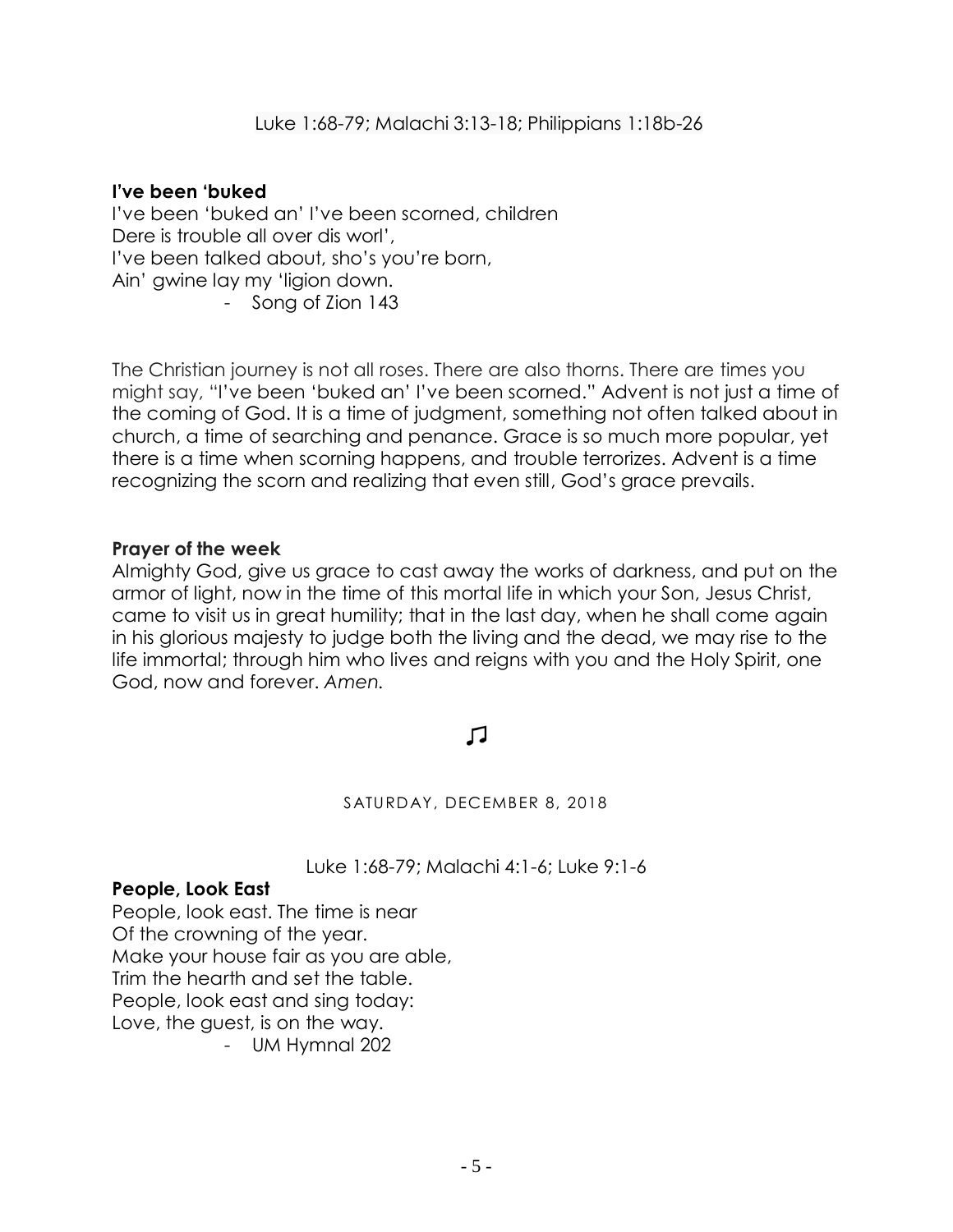Yesterday, we discussed the scorn and troubles that we experience along the way of our Christian journey. Today, we are given the beautiful reminder that in the journey, we must remember that the great healer is coming. This great healer will rescue us from the scorn and troubles we have experienced along the way and we will be healed.

### **Prayer of the week**

Almighty God, give us grace to cast away the works of darkness, and put on the armor of light, now in the time of this mortal life in which your Son, Jesus Christ, came to visit us in great humility; that in the last day, when he shall come again in his glorious majesty to judge both the living and the dead, we may rise to the life immortal; through him who lives and reigns with you and the Holy Spirit, one God, now and forever. *Amen.*

# 口

SUNDAY, DECEMBER 9, 2018

Malachi 3:1-4; Philippians 1:3-11; Luke 3:1-6

### **Ye Who Claim the Faith of Jesus**

Ye who own the faith of Jesus sing the wonders that were done, when the love of God the Father o'er our sin the victory won, when he made the Virgin Mary Mother of his only Son.

- UM Hymnal 197

As we begin the second week of Advent, we are called to remember that prophecies of the Messiah. We remember that faith in Jesus is dependent on not only who he was, but what Jesus fulfilled. It is a time to remember that God's victory over sin was predicted and that the promises of God, fulfilled in Jesus, are still be kept and fulfilled today.

### **Prayer of the week**

Merciful God, who sent your messengers, the prophets, to preach repentance and prepare the way for our salvation: Give us grace to heed their warnings and forsake our sins,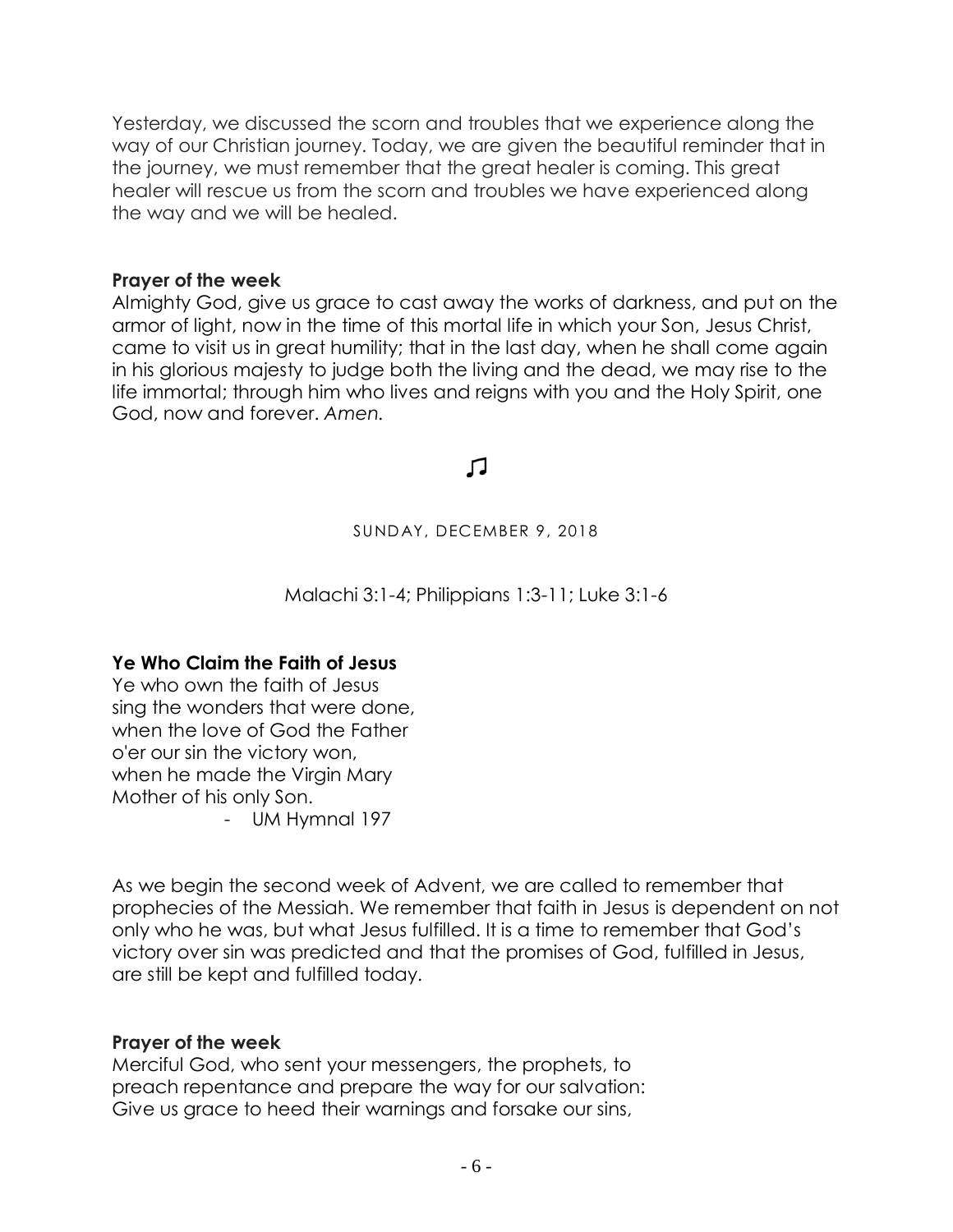that we may greet with joy the coming of Jesus Christ our Redeemer; who lives and reigns with you and the Holy Spirit, one God, now and forever. *Amen*.

# $\Gamma$

#### MONDAY, DECEMBER 10, 2018

### Psalm 126; Isaiah 40:1-11; Romans 8:22-25

### **My Soul Gives Glory to My God**

My soul gives glory to my God. My heart pours out its praise. God lifted up my lowliness In many marvelous ways. - UM Hymnal 198

Sometimes in the midst of the Advent rush, I become lost. I lose myself in all of the to-do lists and the business of all the extra events. During these times, I can often become melancholy and depressed. Today is a reminder that God has come to fill our mouths with laughter and our tongues with joy. Advent is about moving our focus back to God's promises being fulfilled.

### **Prayer of the week**

Merciful God, who sent your messengers the prophets to preach repentance and prepare the way for our salvation: Give us grace to heed their warnings and forsake our sins, that we may greet with joy the coming of Jesus Christ our Redeemer; who lives and reigns with you and the Holy Spirit, one God, now and forever. *Amen.*

# 口

TUESDAY, DECEMBER 11, 2018

Psalm 126; Isaiah 19:18-25; 2 Peter 1:2-15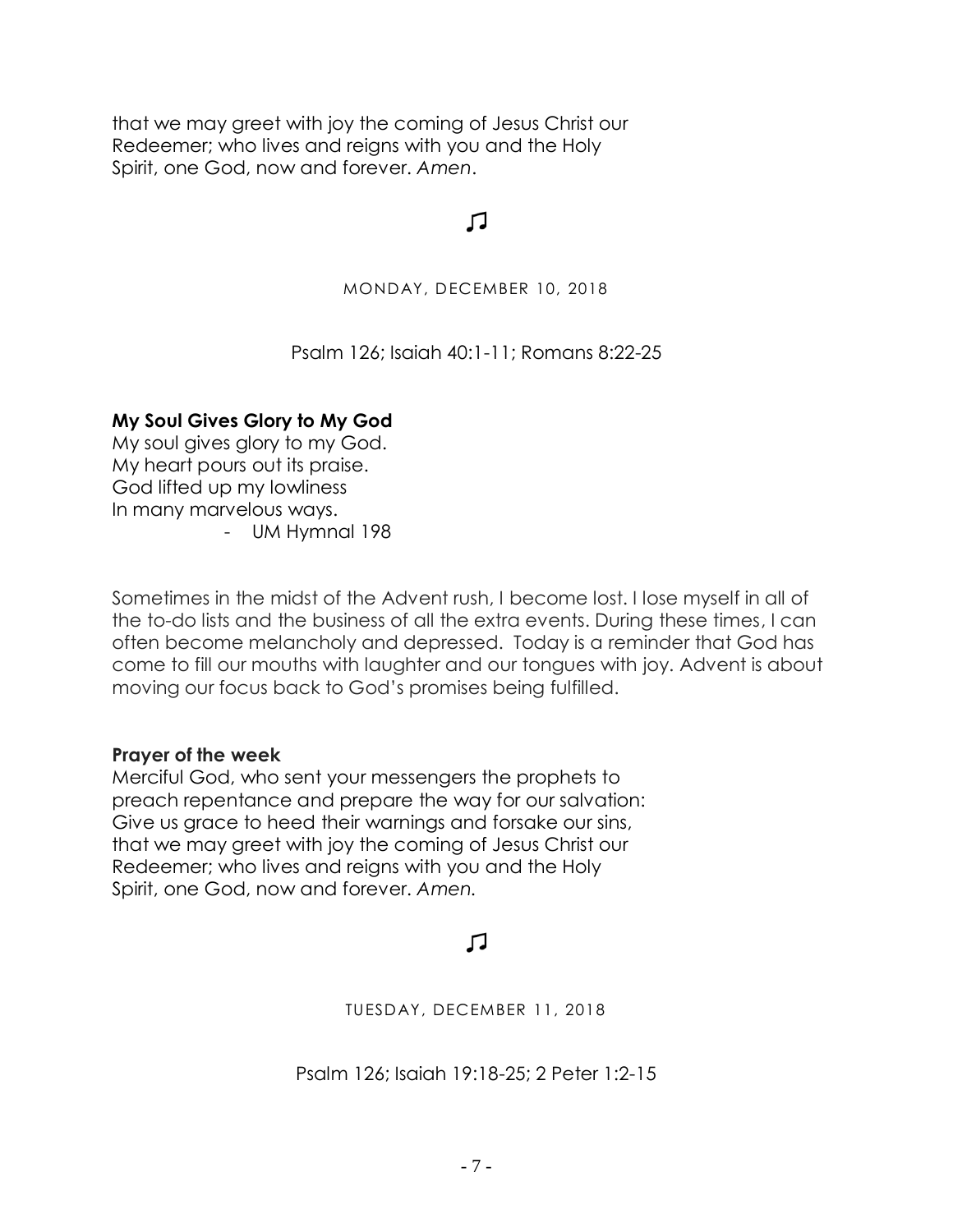### **I'm Gonna Sing**

I'm goin'a sing when the Spirit says a-sing, I'm goin'a shout when the Spirit says a-shout, I'm goin'a preach when the Spirit says a-preach, I'm goin'a pray when the Spirit says a-pray, I'm goin'a sing when the Spirit says a-sing, and obey the spirit of the Lord.

- Song of Zion 81

Following the one who has given us everything can be hard when we are surrounded by the brokenness of the world. The scriptures remind us of the abundant grace and peace of God. Faith in that abundance produces goodness, knowledge, self-control, endurance, godliness, mutual affection, and love. Doesn't that make you want to sing, shout, preach, and pray out loud about the abundance God has promised?

#### **Prayer of the week**

Merciful God, who sent your messengers the prophets to preach repentance and prepare the way for our salvation: Give us grace to heed their warnings and forsake our sins, that we may greet with joy the coming of Jesus Christ our Redeemer; who lives and reigns with you and the Holy Spirit, one God, now and forever. *Amen.*

# 几

WEDNESDAY, DECEMBER 12, 2018

Psalm 126; Isaiah 35:3-7; Luke 7:18-30

### **Glory, Glory, Hallelujah**

Glory, glory, hallelujah! Since I laid my burdens down! I feel better, so much better Since I laid my burdens down! Feel like shouting "Hallelujah!" Since I laid my burden down! I am climbing Jacob's ladder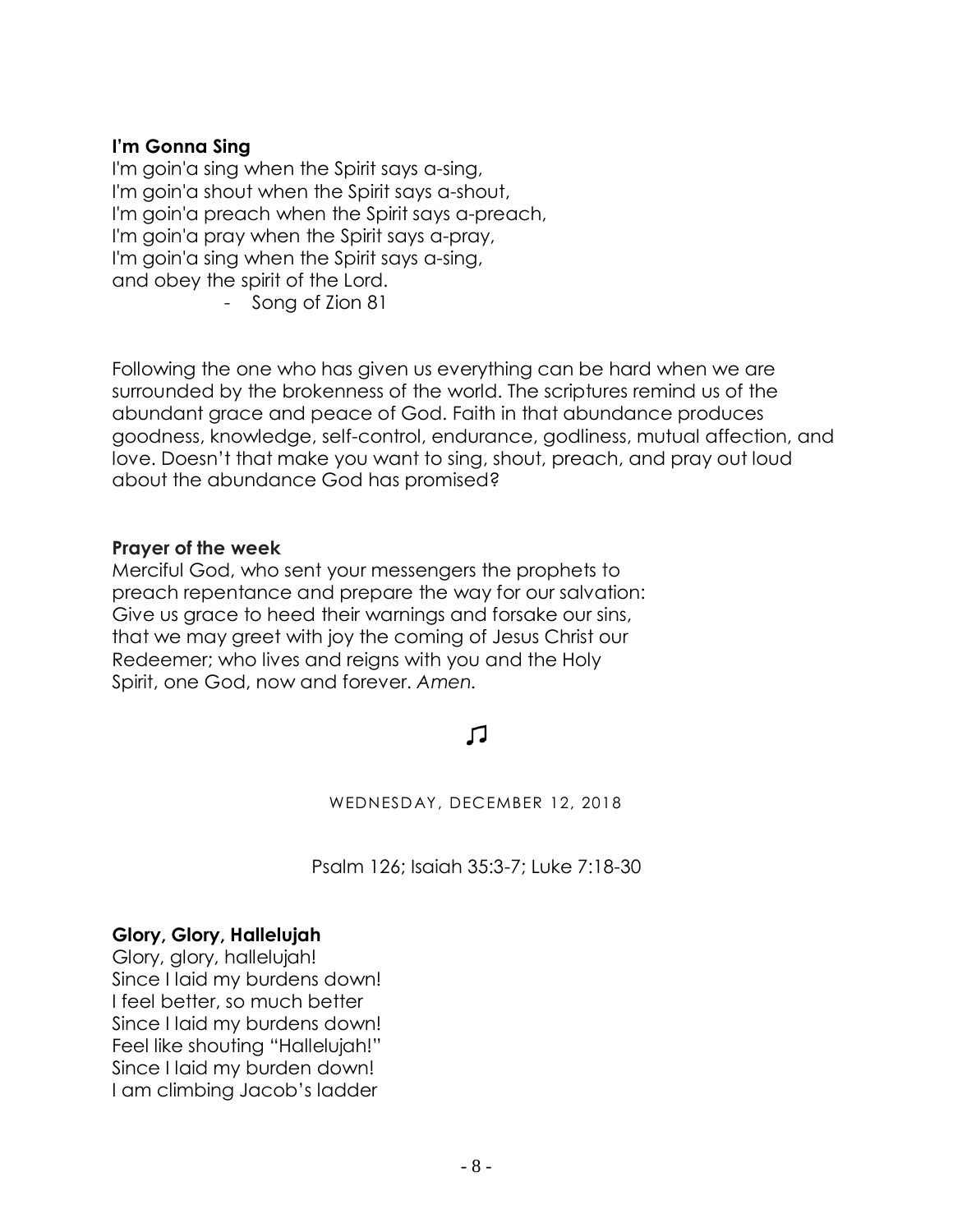Since I laid my burden down! Ev'ry round goes higher and higher Since I laid my burden down! - Song of Zion 98

Sometimes life is up. Sometimes life is down. There is joy and there is sorrow and sometimes they are interwoven as part of human history. One cannot ignore present suffering on a hospital bed or the celebrations of a new birth. Intermixed with our cries of desperation and sorrow are outbursts of praise and joy. Today, may your outbursts be ones of praise and joy.

### **Prayer of the week**

Merciful God, who sent your messengers the prophets to preach repentance and prepare the way for our salvation: Give us grace to heed their warnings and forsake our sins, that we may greet with joy the coming of Jesus Christ our Redeemer; who lives and reigns with you and the Holy Spirit, one God, now and forever. *Amen.*

# 口

THURSDAY, DECEMBER 13, 2018

Isaiah 12:2-6; Amos 6:1-8; 2 Corinthians 8:1-15

### **Hail to the Lord's Anointed**

He shall come down like showers upon the fruitful earth; love, joy, and hope, like flowers, spring in his path to birth. Before him on the mountains, shall peace, the herald, go, and righteousness, in fountains, from hill to valley flow.

- UM Hymnal 203

Did you know that He is coming?! The one to bring love, joy, and hope. The Messiah is come to save us from the darkness of the world. Today, we are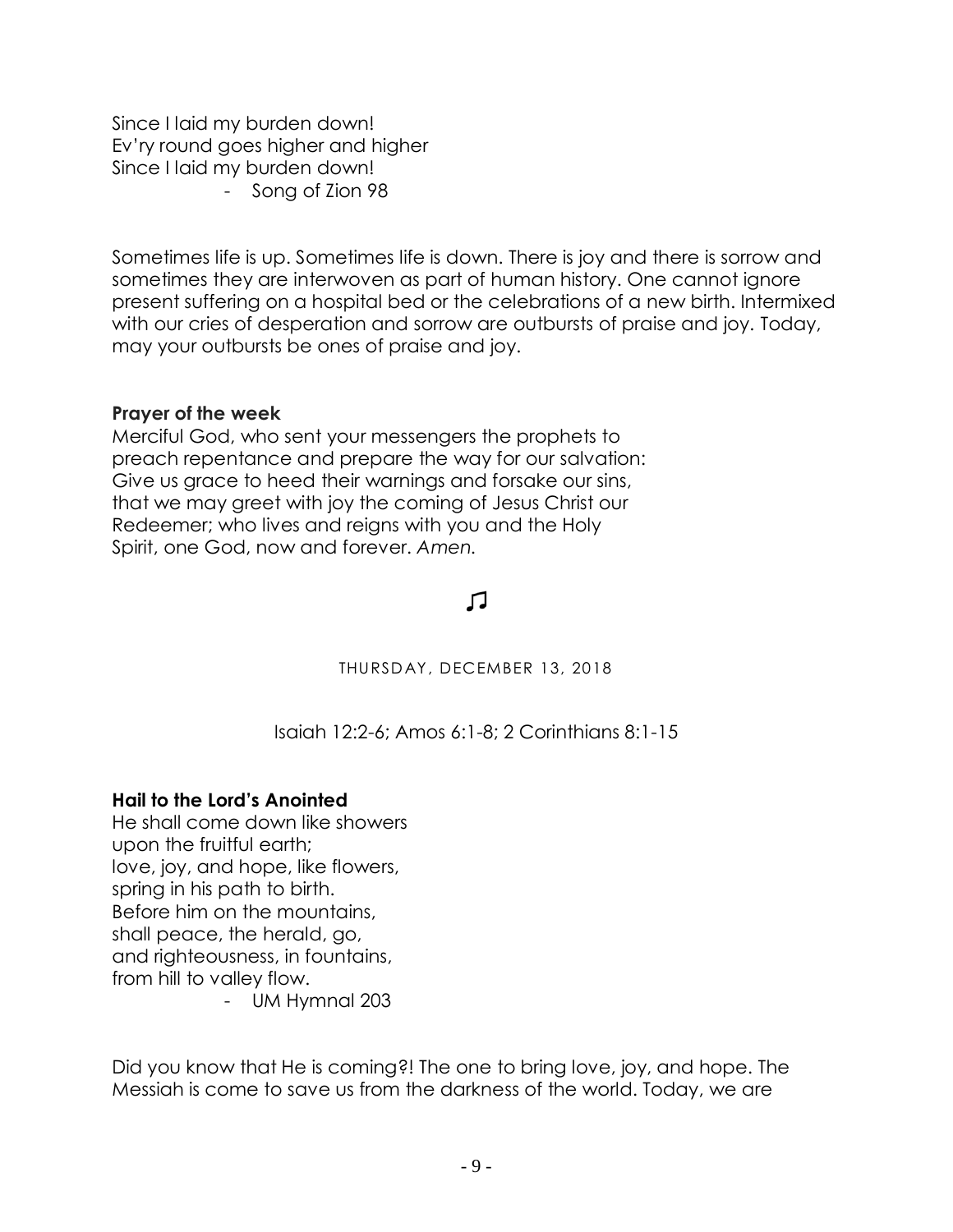reminded that we are tasked with the duty of making known his deeds among the nations. We are called to proclaim that his name is exalted over all others and that the Messiah is coming to set us free.

### **Prayer of the week**

Merciful God, who sent your messengers the prophets to preach repentance and prepare the way for our salvation: Give us grace to heed their warnings and forsake our sins, that we may greet with joy the coming of Jesus Christ our Redeemer; who lives and reigns with you and the Holy Spirit, one God, now and forever. *Amen.*

# 几

FRIDAY, DECEMBER 14, 2018

Isaiah 12:2-6; Amos 8:4-12; 2 Corinthians 9:1-15

# **The King of Glory Comes**

The king of glory comes, The nation rejoices Open the gates before him, Lift up your voices. Who is the king of glory, How shall we call him? He is Emmanuel, the promise of ages. - The Faith We Sing 2091

As Christmas approaches, sometimes we become so distracted with the stuff that we lose sight of our call to radiate Christ. Today, we are reminded that we need to bountifully sow the seeds of love, joy, peace, patience, kindness, goodness, faithfulness, gentleness, and self-control. If we sow big, we receive big blessing of those fruits back in the harvest.

# **Prayer of the week**

Merciful God, who sent your messengers the prophets to preach repentance and prepare the way for our salvation: Give us grace to heed their warnings and forsake our sins, that we may greet with joy the coming of Jesus Christ our Redeemer; who lives and reigns with you and the Holy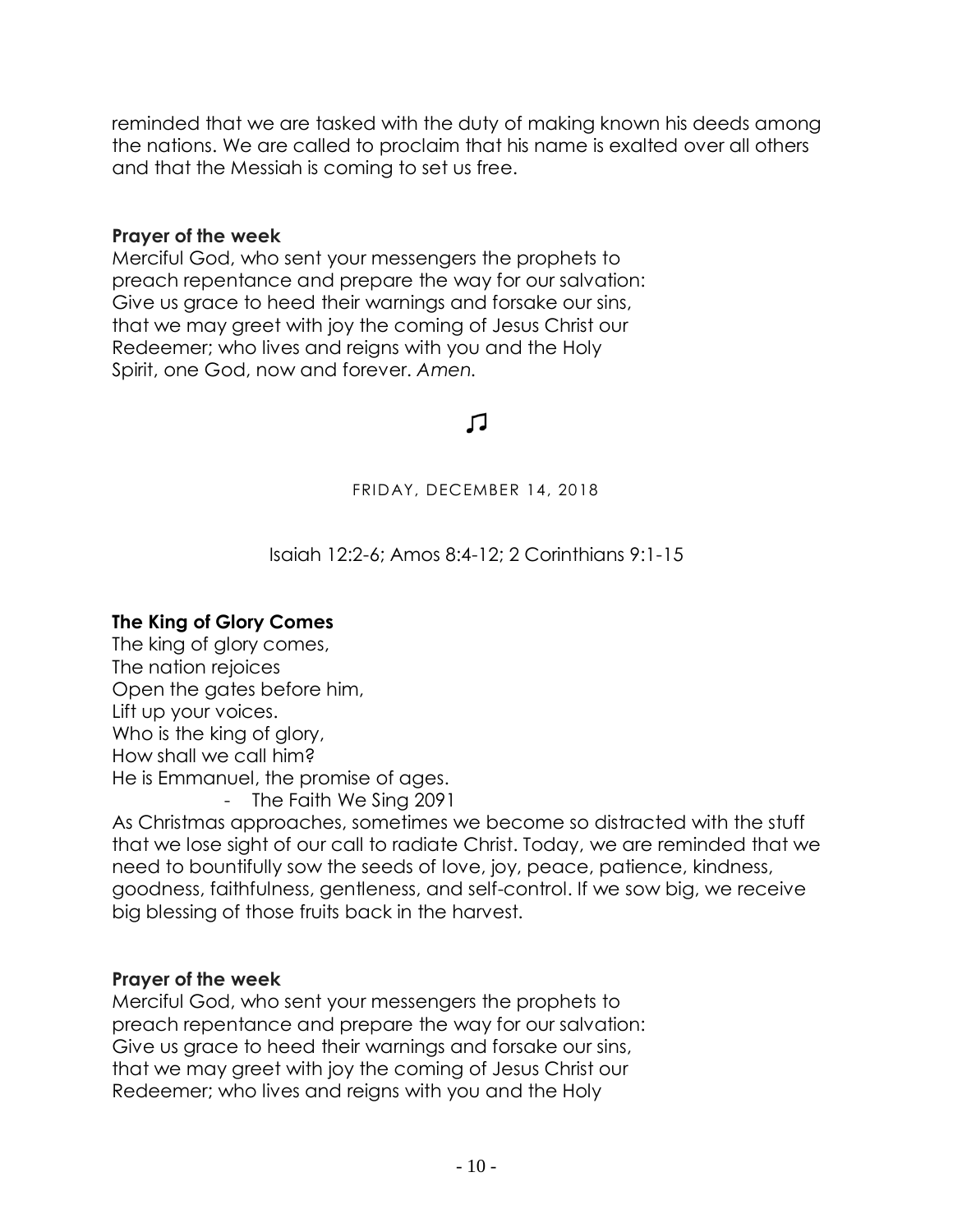Spirit, one God, now and forever. *Amen.*

# 口

SATURDAY, DECEMBER 15, 2018

Isaiah 12:2-6; Amos 9:8-15; Luke 1:57-66

# **Wild and Lone the Prophet's Voice**

Wild and lone the prophet's voice Echoes through the desert still, Calling us to make a choice, Bidding us to do God's will: "Turn from sin and be baptized; Cleanse your heart and mind and soul. Quitting all the sins you prized, Yield your life to God's control.

- The Faith We Sing 2089

When God speaks, powerful things happen. We see this in creation where God spoke creation into being. We see it in the burning bush. We also see it in the way God used the prophets to not only tell of what God was about to do, but to also speak truth and, many times, warning about things that the people of that time were engaged. God comes to us each advent to warn us that Christ is coming again and that we must die to the world and awaken to now, life in the light of Christ. What are things God is nudging you to die to this advent season?

### **Prayer of the week**

Merciful God, who sent your messengers the prophets to preach repentance and prepare the way for our salvation: Give us grace to heed their warnings and forsake our sins, that we may greet with joy the coming of Jesus Christ our Redeemer; who lives and reigns with you and the Holy Spirit, one God, now and forever. *Amen.*

# 口

SUNDAY, DECEMBER 16, 2018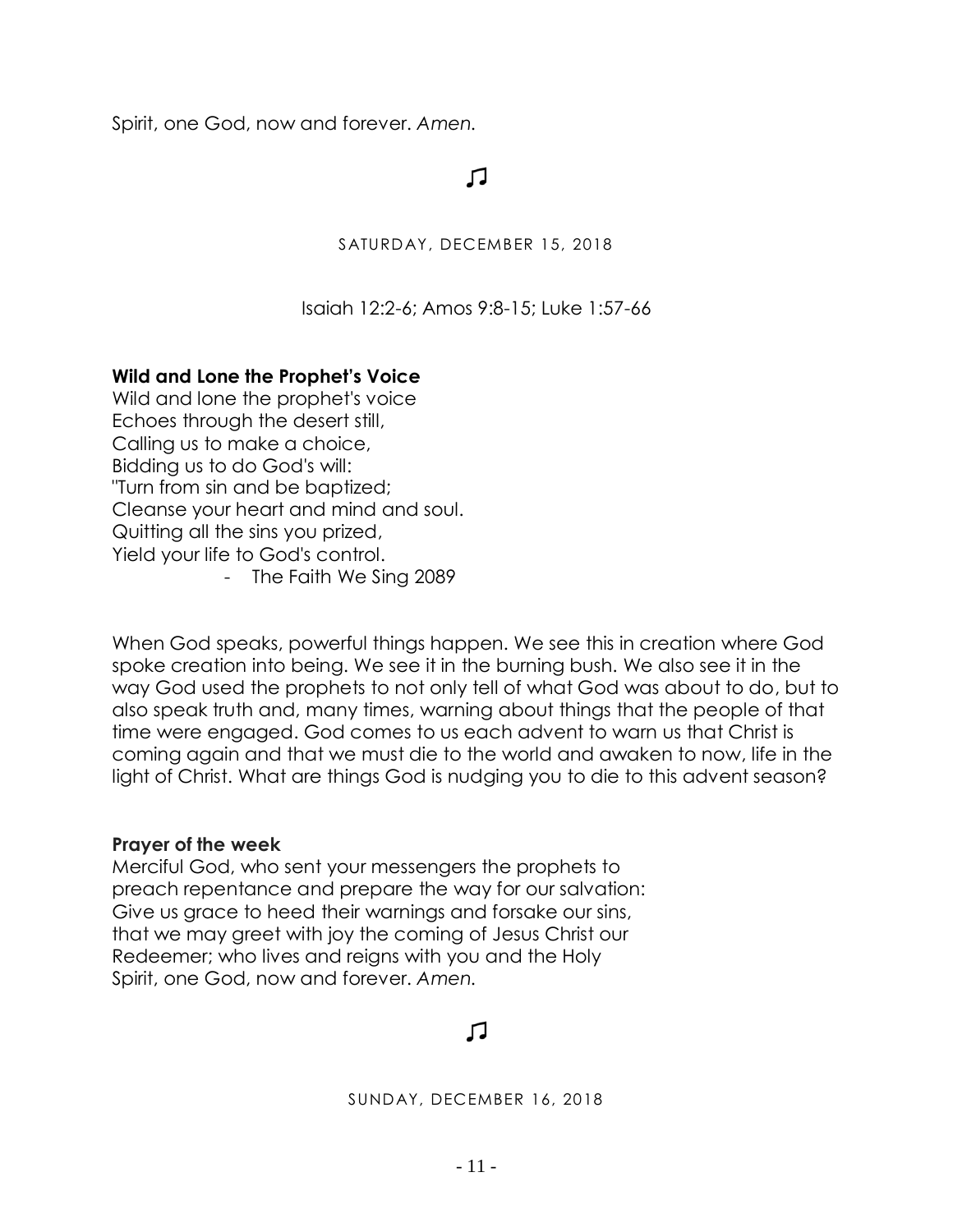# **Wild and Lone the Prophet's Voice**

With such preaching stark and bold John proclaimed salvation near, And his timeless warnings hold Words of hope to all who hear. So we dare to journey on, Led by faith through ways untrod, Till we come at last like John To behold the Lamb of God.

- The Faith We Sing 2089

Are you still there? Are you listening? Are you keeping watch? In the midst of Advent, we have the opportunity to have the Holy Spirit prompt us with these questions. We are awakened from our slumber and the numbness of everyday life. Where are the prophets calling you to wake up? What ways have you missed the areas where Jesus is moving? Wipe the sleep away and rise to a new awareness of God's movement through, with, and in your life today.

# **Prayer of the week**

Stir up your power, O Lord, and with great might come among us; and, because we are sorely hindered by our sins, let your bountiful grace and mercy speedily help and deliver us; through Jesus Christ our Lord, to whom, with you and the Holy Spirit, be honor and glory, now and forever. *Amen.*

# 几

MONDAY, DECEMBER 17, 2018

Isaiah 11:1-9; Numbers 16:1-19; Hebrews 13:7-17

# **O Come, O Come, Emmanuel**

O come, O Branch of Jesse's stem, unto your own and rescue them! From depths of hell your people save, and give them victory o'er the grave.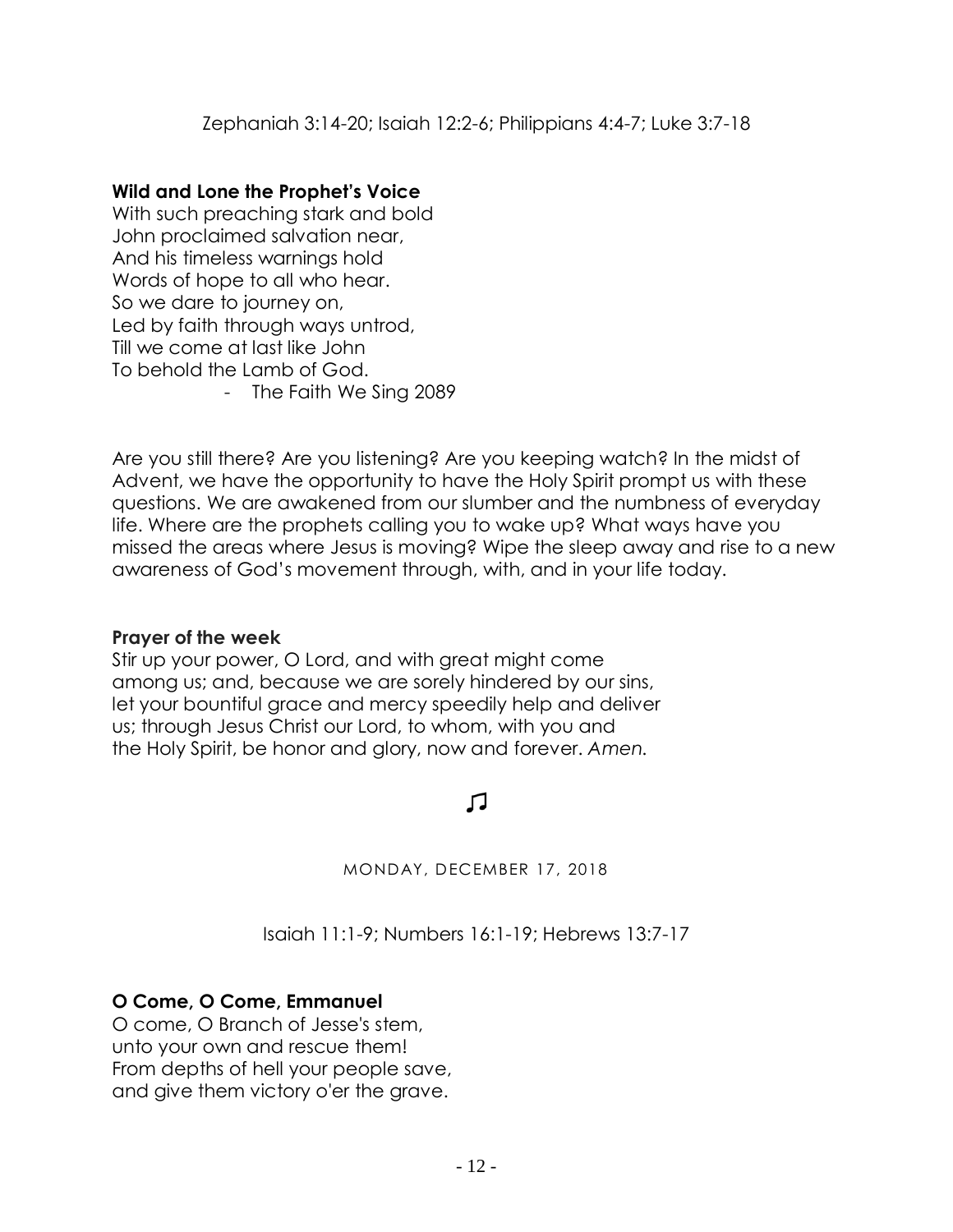Rejoice! Rejoice! Immanuel shall come to you, O Israel. - UM Hymnal 211

Today, we are reminded that all of the pain, sorrow, and anguish of the world and even in our own lives are not eternal. They will fade away. The biblical passages remind us that there is freedom that awaits the children of God. Along the way, we might have to climb mountains, wonder through the desert, and even tempted to wonder astray by glamorous lures of false teachings. If we can hold on a little longer, the one who comes from the branch of Jesse's stem will save us!

# **Prayer of the week**

Stir up your power, O Lord, and with great might come among us; and, because we are sorely hindered by our sins, let your bountiful grace and mercy speedily help and deliver us; through Jesus Christ our Lord, to whom, with you and the Holy Spirit, be honor and glory, now and forever*. Amen.*

# Л

### TUESDAY, DECEMBER 18, 2018

Isaiah 11:1-9; Numbers 16:20-35; Acts 28:23-31

# **I Want to Walk as a Child of the Light**

I want to walk as a child of the light. I want to follow Jesus. God set the stars to give light to the world. The star of my life is Jesus. In him there is no darkness at all. The night and the day are both alike. The Lamb is the light of the city of God. Shine in my heart, Lord Jesus.

- UM Hymnal 206

The Advent season give us the time and space to reflect on our lives in light of the coming God. God is love, but God is also loving judge, loving justice. Throughout scripture, we hear a lot about being holy or set apart, which is where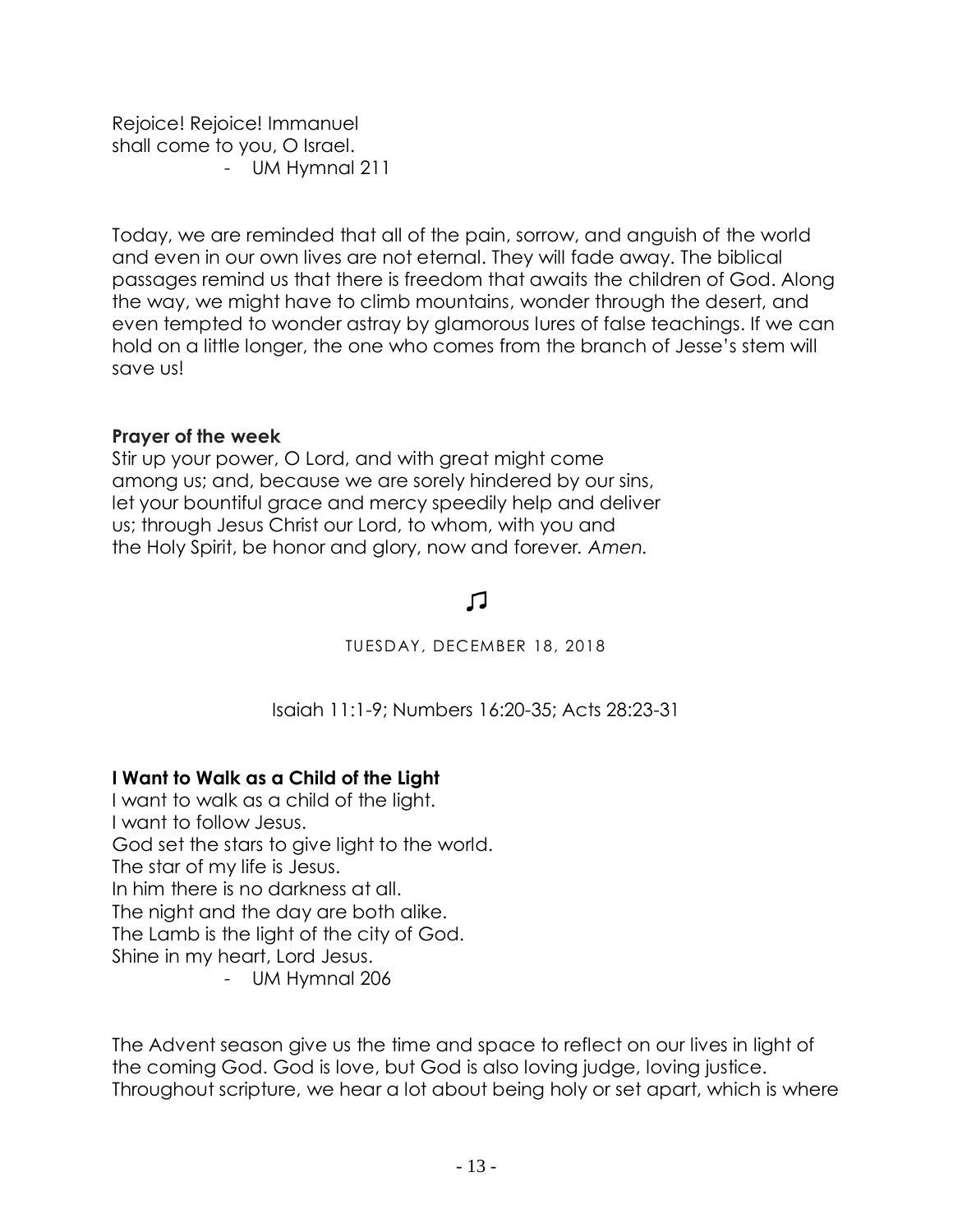we get the we get the word sanctification. What areas of your life is looking too much like the world? Today, allow God to move into those places to set them apart.

### **Prayer of the week**

Stir up your power, O Lord, and with great might come among us; and, because we are sorely hindered by our sins, let your bountiful grace and mercy speedily help and deliver us; through Jesus Christ our Lord, to whom, with you and the Holy Spirit, be honor and glory, now and forever. *Amen.*

# 口

WEDNESDAY, DECEMBER 19, 2018

Isaiah 11:1-9; Micah 4:8-13; Luke 7:31-35

# **Prepare the Way of the Lord**

Prepare the way of the Lord. Prepare the way of the Lord, and all people will see the salvation of our God. Prepare the way of the Lord. - UM Hymnal 207

In the context of fear and not knowing when you would be stolen way to meet your death, you might be leery to open your door to just anyone. The scriptures today remind us that our time and hour, when we pass on to glory, could be at any moment. It also reminds us that the one who is knocking at the door might be a person needing the encouragement of Christ or it might even be Christ himself. When Paul opens the door, he expects Christ. Who is knocking on your door and are you willing to answer?

### **Prayer of the week**

Stir up your power, O Lord, and with great might come among us; and, because we are sorely hindered by our sins, let your bountiful grace and mercy speedily help and deliver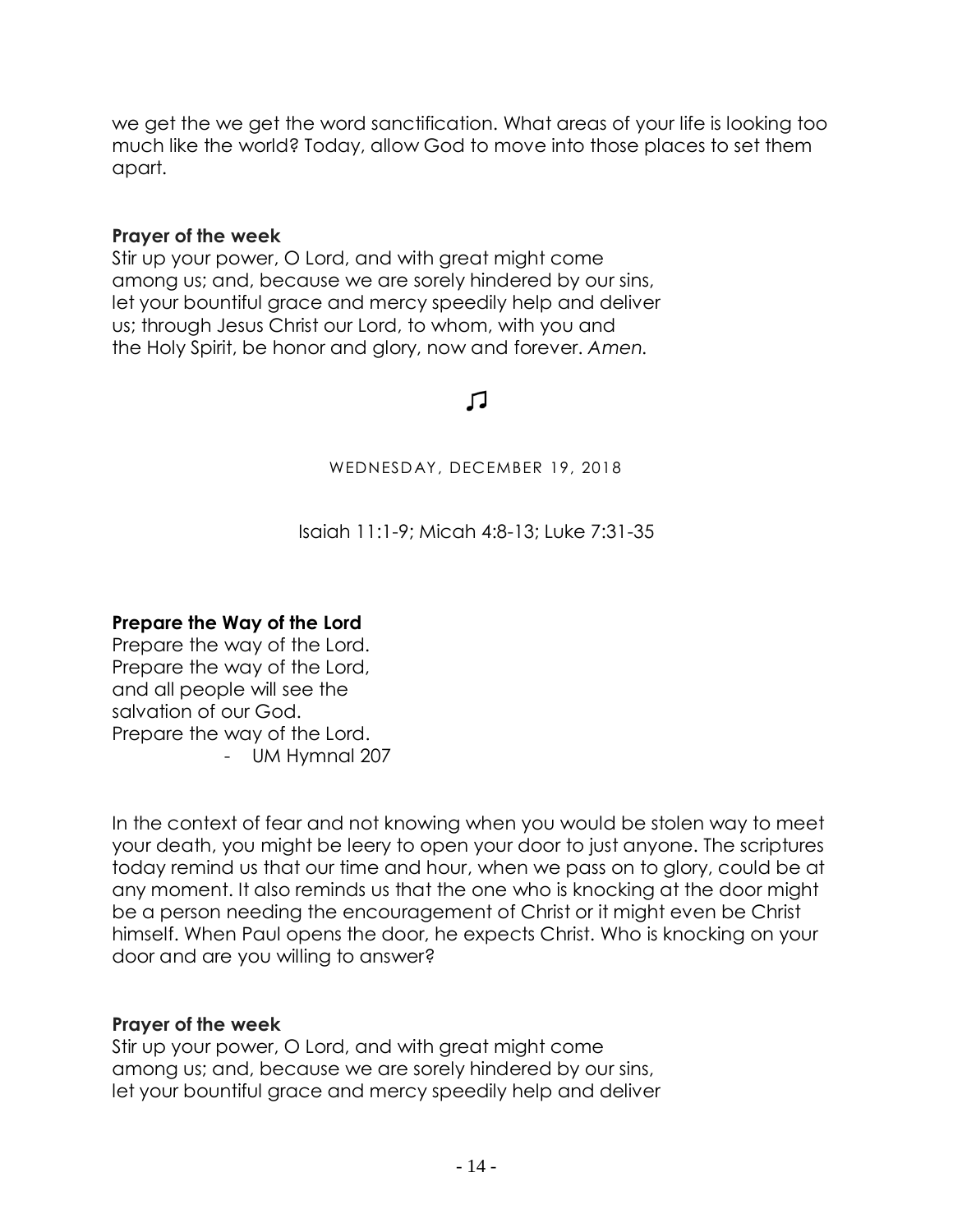us; through Jesus Christ our Lord, to whom, with you and the Holy Spirit, be honor and glory, now and forever. *Amen.*

# $\Gamma$

#### THURSDAY, DECEMBER 20, 2018

Psalm 80:1-7; Jeremiah 31:31-34; Hebrews 10:10-18

### **Break Forth, O Beauteous Heavenly Light**

Break forth, O beauteous heav'nly light, and usher in the morning; O shepherds, shrink not with affright, but hear the angel's warning. This Child, now weak in infancy, our confidence and joy shall be; the pow'r of Satan breaking, our peace eternal making. - UM Hymnal 223

Not everyone who is lost what's to be found, even when they have lost who they are at their core? They have never experienced the light, so they have no knowledge of their need for it. The good shepherd slowly invites the lost sheep into the light and then into the fold. What areas in your life do not want to be found? Let the good shepherd in and step out in the beauteous heav'nly light.

#### **Prayer of the week**

Stir up your power, O Lord, and with great might come among us; and, because we are sorely hindered by our sins, let your bountiful grace and mercy speedily help and deliver us; through Jesus Christ our Lord, to whom, with you and the Holy Spirit, be honor and glory, now and forever. *Amen.*

# Л

FRIDAY, DECEMBER 21, 2018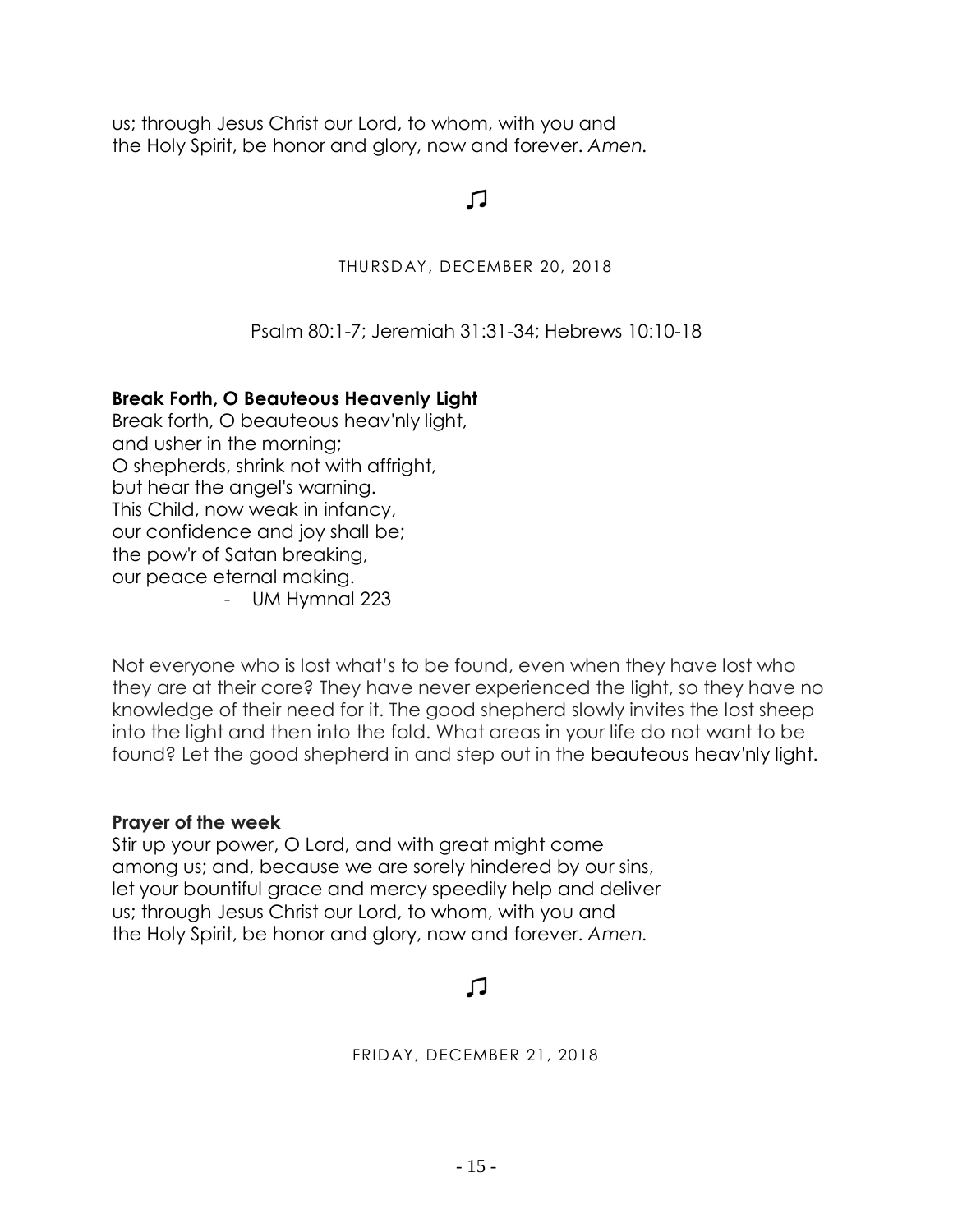### **Break Forth, O Beauteous Heavenly Light**

My God is so high You can't get over Him; My God is so wide You can't get around Him; My God is so low You can't get under Him, You mus' go through the door. One day as I was walking along the heavenly road My Savior spoke unto me, An' He fill' my heart with love. - Song of Zion 105

How big is your God? Does God fit into your thinking and tradition and your desires? Or is God larger than you can even imagine? It is so easy to slot God into our political, theological, and economical camps, making God into our limited image with our limited understanding, and thus limiting God. But God and God's resources are limitless. This is the God who comes.

### **Prayer of the week**

Stir up your power, O Lord, and with great might come among us; and, because we are sorely hindered by our sins, let your bountiful grace and mercy speedily help and deliver us; through Jesus Christ our Lord, to whom, with you and the Holy Spirit, be honor and glory, now and forever. *Amen.*

# 口

SATURDAY, DECEMBER 22, 2018

Psalm 80:1-7; Isaiah 66:7-11; Luke 13:31-35

### **Like a Child**

Like a child we will meet, ragged clothes dirty feet like a child on the street, Jesus comes like a child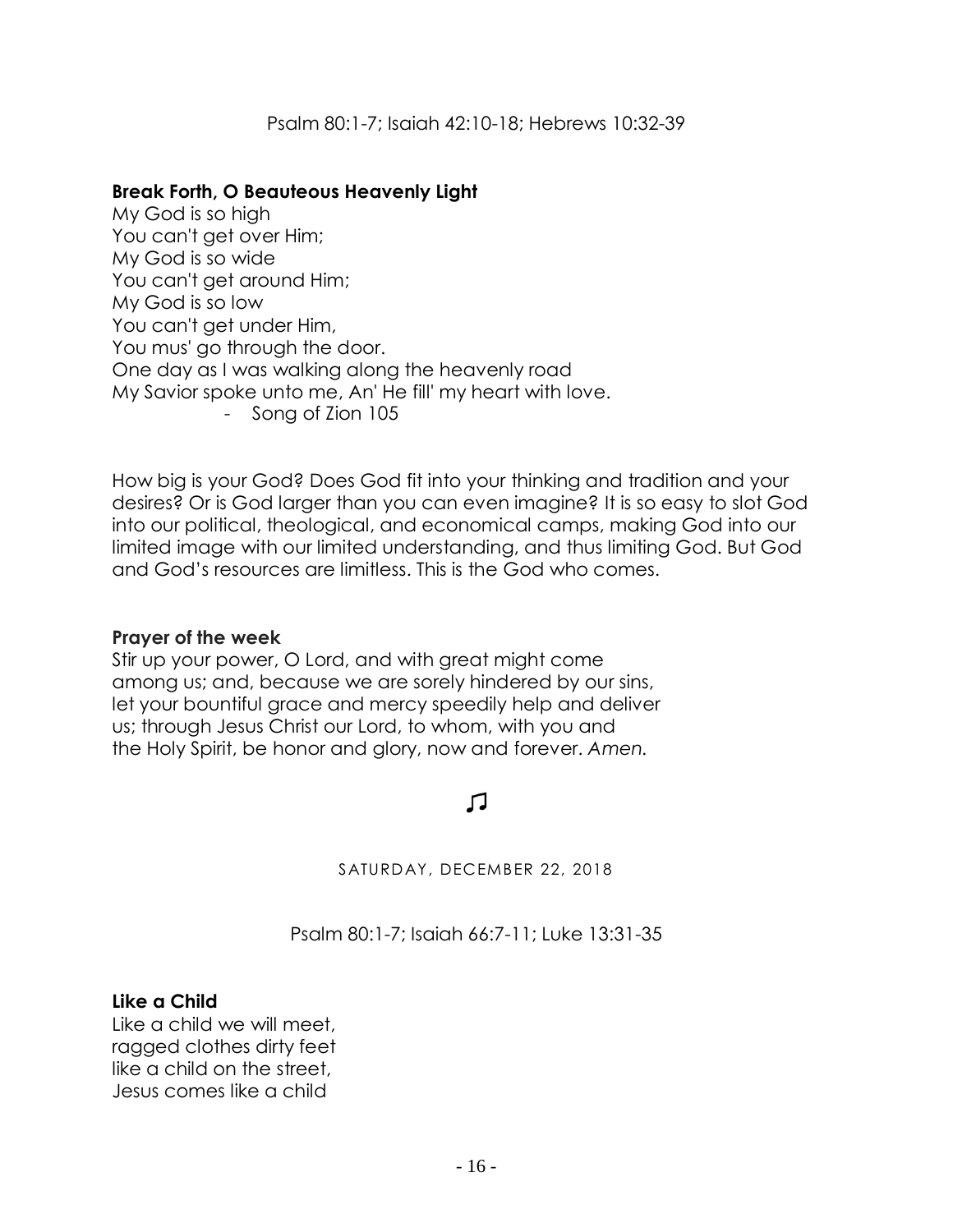we once knew coming back into view, like a child born anew, Jesus Comes.

- The Faith We Sing 2092

As we are reaching the end of Advent, have you missed the opportunity to share God's blessings with someone in need? If so, you might have missed the meaning of Advent. It is not just a time to be reminded of peace, hope, joy, and love, but to be shared with someone who needs it in their lives. It is not to late! Join with me today to be an image of God's peace, hope, joy, and love in the lives of people you come in contact with today.

### **Prayer of the week**

Stir up your power, O Lord, and with great might come among us; and, because we are sorely hindered by our sins, let your bountiful grace and mercy speedily help and deliver us; through Jesus Christ our Lord, to whom, with you and the Holy Spirit, be honor and glory, now and forever. *Amen.*

# Л

SUNDAY, DECEMBER 23, 2018

Micah 5:2-5a; Psalm 80:1-7; Hebrews 10:5-10; Luke 1:39-45

# **Love Devine, All Love Excelling**

Love divine, all loves excelling, joy of heav'n, to earth come down, fix in us Thy humble dwelling; all Thy faithful mercies crown. Jesus, Thou art all compassion; pure, unbounded love Thou art; visit us with Thy salvation; enter ev'ry trembling heart.

- UM Hymnal 384

I am always struck by the fact that God chose to enter the world through the weak line of Judah, in the forgotten little towns of Bethlehem and Nazareth. God continues to move in these mysterious ways. God moves through the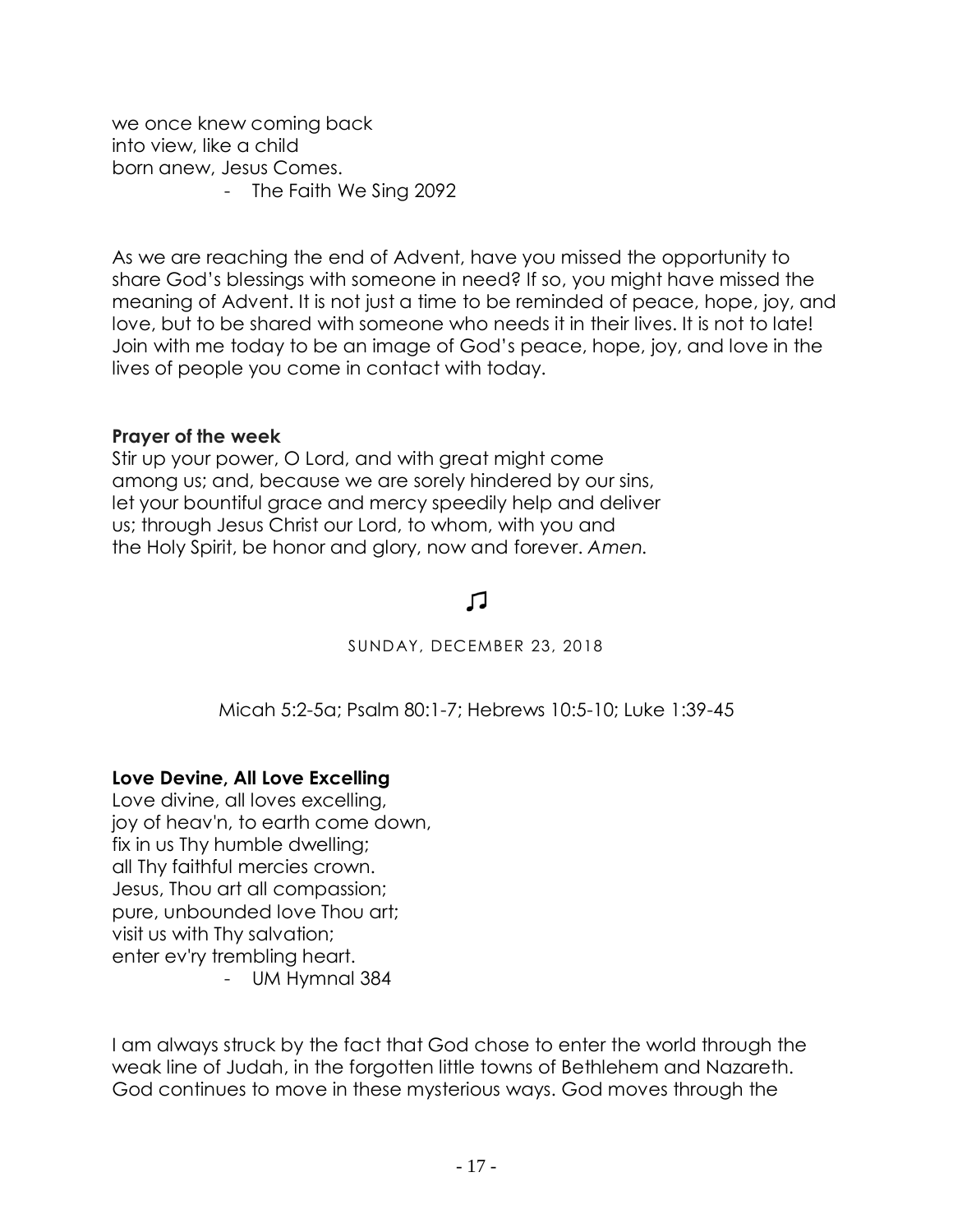ordinary and makes it extraordinary, the weak and makes it strong, the forgotten and makes it unforgettable, and the small and makes it big. What are the things in your life that you are hoping God mysteriously transforms this advent?

### **Prayer of the week**

Purify our conscience, Almighty God, by your daily visitation, that your Son, Jesus Christ, at his coming, may find in us a mansion prepared for himself; who lives and reigns with you, in the unity of the Holy Spirit, one God, now and forever. *Amen.*

# 口

### MONDAY, DECEMBER 24, 2018

Isaiah 9:2-7; Psalm 96; Titus 2:11-14; Luke 2:1-14

# **Hark! the Herald Angels Sing**

Hark! The herald angels sing, "Glory to the newborn King; Peace on earth, and mercy mild, God and sinners reconciled!" Joyful, all ye nations rise, Join the triumph of the skies; With th'angelic host proclaim, "Christ is born in Bethlehem!" Hark! the herald angels sing, "Glory to the newborn King!" - UM Hymnal 240

In those days, Caesar Augustus declared that everyone throughout the empire should be enrolled in the tax lists. This first enrollment occurred when Quirinius governed Syria. Everyone went to their own cities to be enrolled. Since Joseph belonged to David's house and family line, he went up from the city of Nazareth in Galilee to David's city, called Bethlehem, in Judea. He went to be enrolled together with Mary, who was promised to him in marriage and who was pregnant. While they were there, the time came for Mary to have her baby. She gave birth to her firstborn child, a son, wrapped him snugly, and laid him in a manger, because there was no place for them in the guestroom.

Nearby shepherds were living in the fields, guarding their sheep at night. The Lord's angel stood before them, the Lord's glory shone around them, and they were terrified.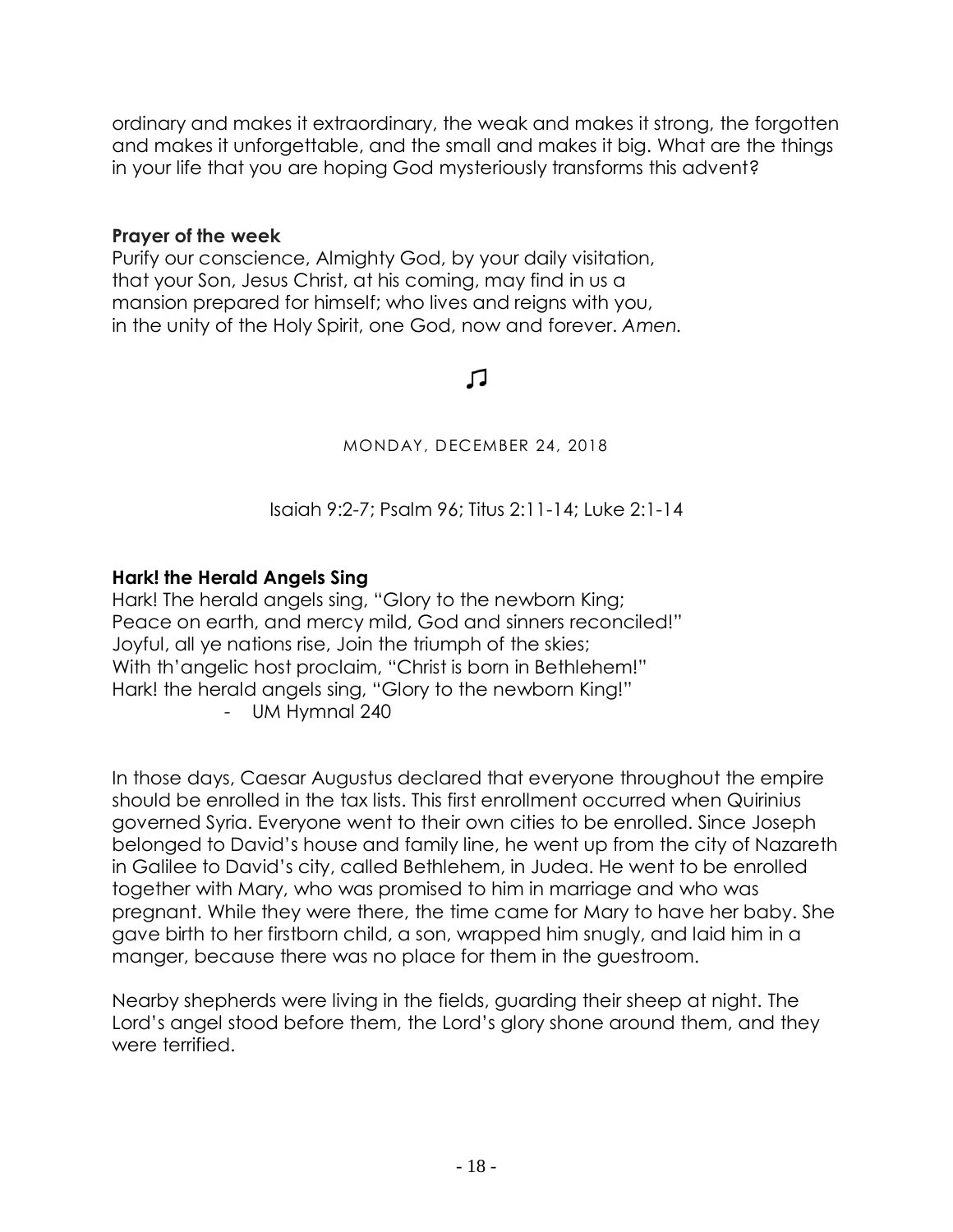The angel said, "Don't be afraid! Look! I bring good news to you—wonderful, joyous news for all people. Your savior is born today in David's city. He is Christ the Lord. This is a sign for you: you will find a newborn baby wrapped snugly and lying in a manger." Suddenly a great assembly of the heavenly forces was with the angel praising God. They said, "Glory to God in heaven, and on earth peace among those whom he favors."

# **Prayer for the Day**

O God, you make us glad by the yearly festival of the birth of your only Son Jesus Christ: Grant that we, who joyfully receive him as our Redeemer, may with sure confidence behold him when he comes to be our Judge; who lives and reigns with you and the Holy Spirit, one God, now and forever. *Amen.*

L.

### TUESDAY, DECEMBER 25, 2018

Isaiah 60:1-6; Psalm 72:1-7, 10-14; Ephesians 3:1-12; Matthew 2:1-12

# **O Come, All Ye Faithful**

O come, all ye faithful Joyful and triumphant O come ye, o come ye to Bethlehem Come and behold Him Born the King of Angels! O come, let us adore Him O come, let us adore Him O come, let us adore Him Christ the Lord - UM Hymnal 240

After Jesus was born in Bethlehem in the territory of Judea during the rule of King Herod, magi came from the east to Jerusalem. They asked, "Where is the newborn king of the Jews? We've seen his star in the east, and we've come to honor him."